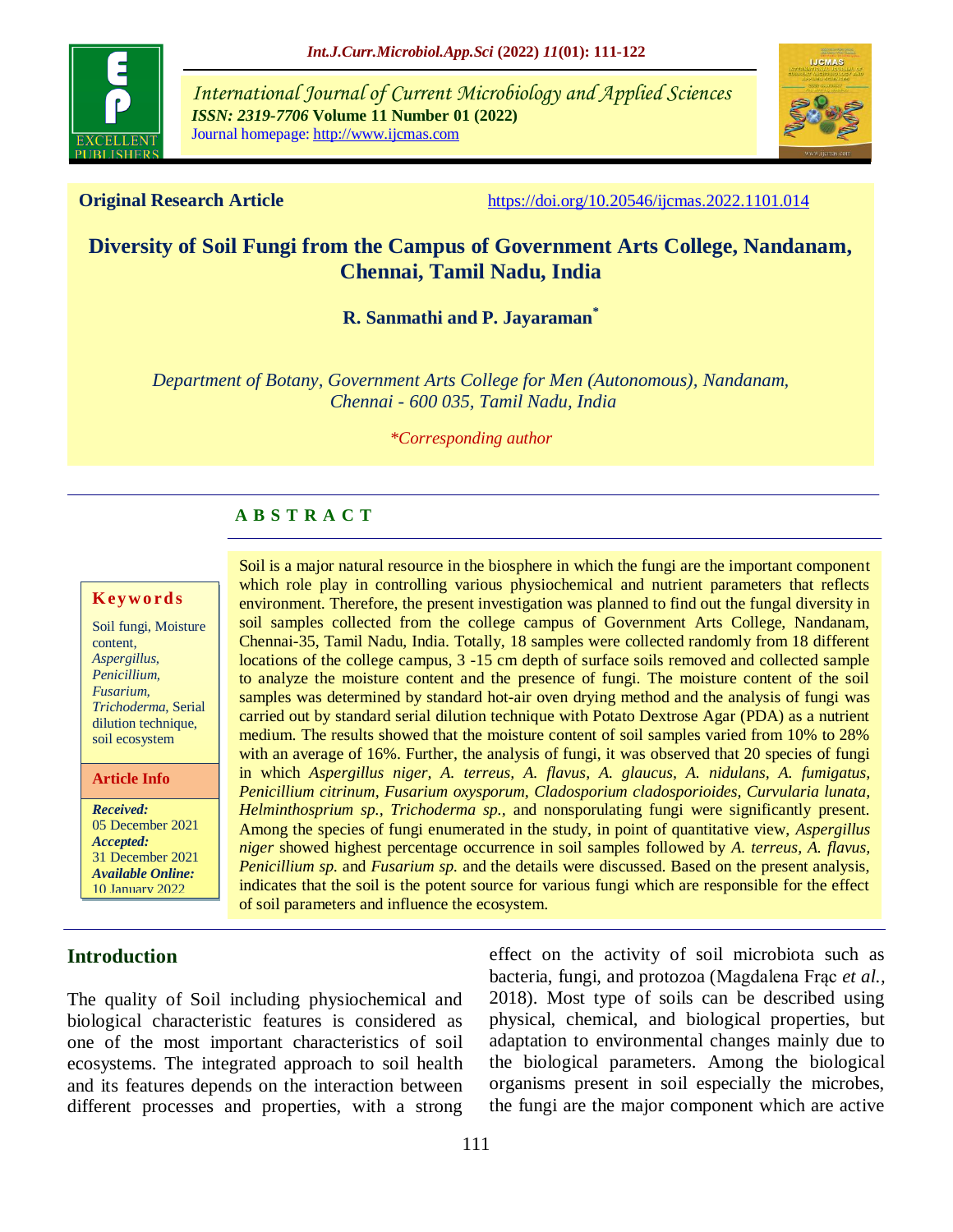role in regulate the soil parameters and quality. Fungi determines the good or defective condition of the soil health as it acts as primary decomposer and some of the functions of soil fungi were discovered by Christensen (1989). These microorganisms are essential for the purpose of recycling of dead organic matter and thus making them available for the next generation to maintain the ecological balance in the environment. Recent evidence suggests that out of 1.5 million fungi, about one third of the fungal population exist in India. Out of these fungi present in India, many species of fungi are yet to be identified.

Fungi are very productive inhabitants in soil, due to their high flexibility and their capacity to adopt various forms in response to unfavorable conditions (Sun *[et al.,](https://www.frontiersin.org/articles/10.3389/fmicb.2018.00707/full#B77)* 2005). Due to their ability to produce a wide variety of extracellular enzymes, they can break down all kinds of complex organic matter, decomposing soil components and thereby regulating the balance of carbon and nutrients. Many species of fungi retain the ability to act as an effective bio sorbent of toxic metals such as cadmium, copper, mercury, lead, and zinc, by accumulating them in their vegetative as well as fruiting bodies, though these elements may inhibit their growth and affect their reproduction [\(Baldrian,](https://www.frontiersin.org/articles/10.3389/fmicb.2018.00707/full#B6)  [2003\)](https://www.frontiersin.org/articles/10.3389/fmicb.2018.00707/full#B6). The diversity and various activity of fungi is regulated by various biotic (plants and other organisms) and abiotic (soil pH, moisture, salinity, structure, and temperature) factors have been reported by [López-Bucio](https://www.frontiersin.org/articles/10.3389/fmicb.2018.00707/full#B55) *et al.,* 2015; [Rouphael](https://www.frontiersin.org/articles/10.3389/fmicb.2018.00707/full#B69) *et al.,* [2015.](https://www.frontiersin.org/articles/10.3389/fmicb.2018.00707/full#B69) It is also reported that the fungi can be found in almost every environment and can live in wide range of physiochemical parameters such as pH and temperature (Frąc *[et al.,](https://www.frontiersin.org/articles/10.3389/fmicb.2018.00707/full#B31)* 2015). Christensen (1989) studied that the fungi define the good or defective condition of the soil health as it acts as primary decomposer and some functions of soil fungi. These microorganisms are essential for the purpose of recycling of dead organic matter and thus making them available for the next generation to maintain the ecological balance in the environment. The scientific reports different parts of the world on fungal diversity concluded that different habitat

exhibited variation in different plant systems and environment and edaphic factors which greatly influence the growth and development of microorganisms (Gentry, 1998; Bohera *et al.,* 1991; Nilima, *et al.,* 2007). More number of research papers is published in recent days regarding agriculture soil fungal diversity and polluted soil including industrial environment than the natural soil. So, in the view of the above information, there is a need to study the diversity of soil fungi in unexplored area. Fungi are not only wonderful organisms in nature, but play a significant role in the daily life of human beings besides their utilization in industry, agriculture, medicine, food industry, textiles, bioremediation, natural nutrient cycling and many other ways. The exploration of fungi through fungal biotechnology has become an integral part of the human welfare such as food, pharma, textiles, leather industries have been reported (Karthikeyan *et al.,* 2014; Saraswathy *et al.,* 2020). Fungus benefits most plants by suppressing plant diseases and promote nutrient uptake and utilization for plant health buy attacking plants pathogens with fungal enzymes. Fungi also use antagonism to reduce competition by producing antibodies, which suppress other microorganisms from growing. They produce many vitamins which promote plant growth. Beneficial fungi also form protective webs and nets around roots and leaves to protect the host plants (Lowenfels and Lewis, 2006). Fungus also protects plants by supplying a protective health to supply both water and phosphorus to the plant roots during droughts (Magdoff and VanEs, 2009). During this Cvid19 situation there are other fungal diseases including mucor mycosis (Black fungi), candidiasis (White fungi). Aspergillosis (Yellow fungi) also havebeen threatening to the human society which needs investigation on these fungal physiology and biochemistry.

With reference to the above scientific literature and background study, the present analysis was carried out to study the diversity of fungi present in the soil atmosphere of the college campus for both qualitative and quantitatively. Where large number of students, teachers and various other people visit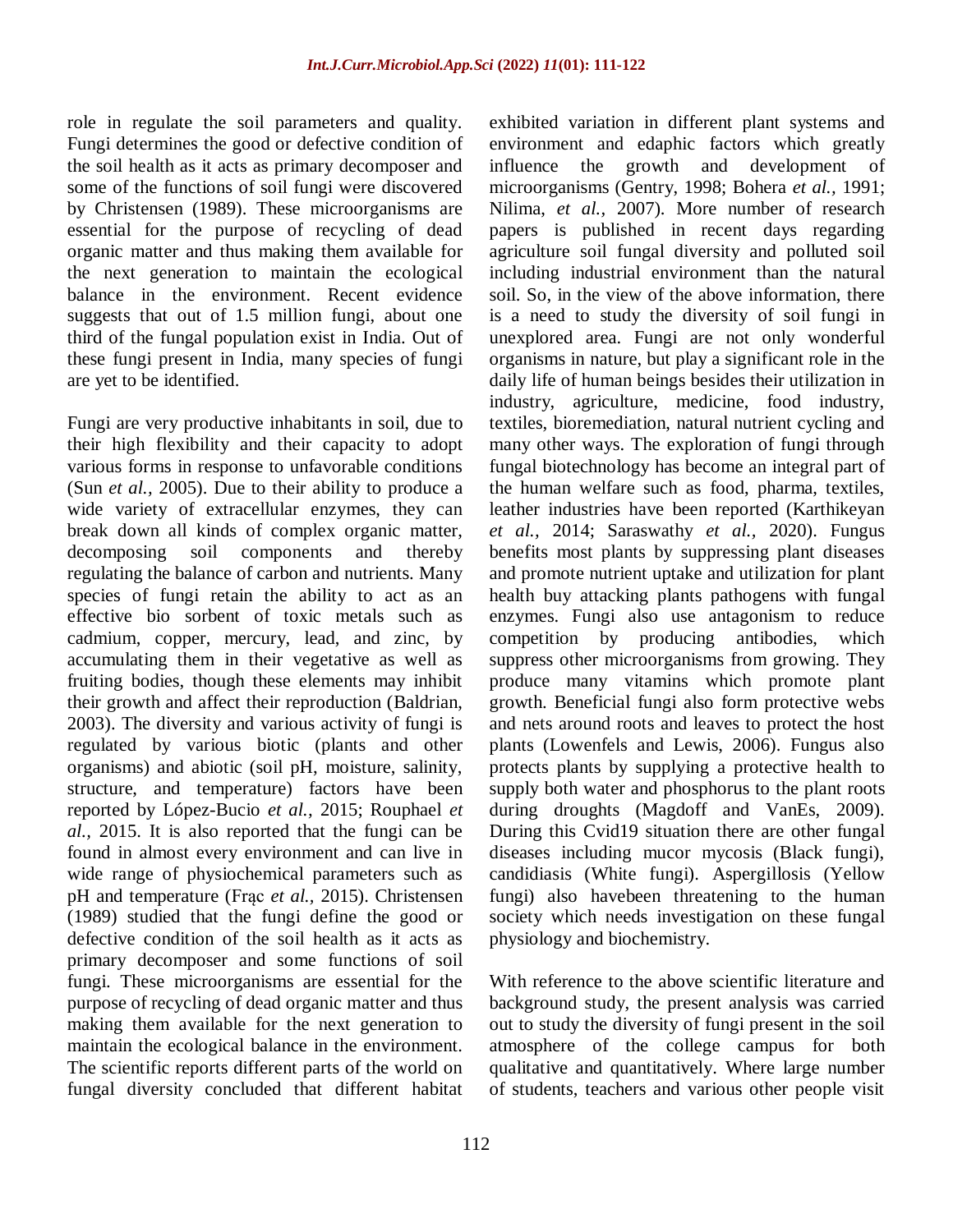and expose to this soil environment and possible source of contamination also the fungal biodiversity is believed to be more useful on taxonomy and diversity nature of fungi.

#### **Materials and Methods**

#### **Collection of soil samples**

Soil samples were collected from 18 different locations of the College campus of Government Arts College for Men (Autonomous), Nandanam, Chennai, Tamil Nadu, India for the present study during March 2018. About 100 g of Soil samples from each location were collected in polythene bags precleaned with alcohol and dried by using sterile spatula. The collected samples were tied tightly with rubber bands and labelled properly and then brought to the laboratory for further analysis.

#### **Determination of moisture content**(Mishra, 1968)

Exactly 5g of freshly collected soil sample was weighed in a pre-weighed empty glass Petri-dish and the initial weight was noted. The petri-dish with soil sample was placed in a hot air oven for 2 hours at 105 o C. After drying, the soil sample of the petridish was cooled to room temperature in a vacuum desiccator and weighed for loss of weight i.e final weight. The loss of weight of the Petri-dish with soil sample was calculated and the percentage of moisture content was determined. The following formula was used for the calculation of moisture content percentage.

% of soil moisture Initial weight (Petridish with soil) - Final weight ----------------------------- X 100 Weight of soil sample taken (5)

#### **Analysis of fungi from the soil samples**

In a systematic screening process for isolation of fungus on 18 soil samples. The soil samples examined fungal diversity by serial dilution plating method using Potato Dextrose Agar (PDA) is a nutrient medium (Warcup, 1950). The saline

containing Sodium chloride solution (0.9% w/v) was used as a sterile saline solution for preparation of soil dilution. For the serial dilution method, 1gm of the composite soil sample was dispersed thoroughly in 10ml of sterile saline. From this sample solution, 1ml was transferred to 9 ml sterile saline solution by using micropipette. The resulting solution was mixed well and from this 1ml was pipetted out into a test tube containing 9 ml sterile saline. Likewise, the sample dilutions were made up to the  $10^{-5}$  and the dilutions of  $10^{-2}$ ,  $10^{-3}$  and  $10^{-4}$  were used for plating on PDA medium. About 1ml of soil suspension of each concentration was added and speeded on sterile petri-dish containing antibiotic amended PDA medium by spread plate method. Replicates were maintained for each dilution of the samples. The inoculated PDA agar plates were incubated at  $30 \pm$ 1<sup>°</sup> C in an Incubator for 3 to 7 days till the growth and sporulation of individual species of fungi. Then the developed culture plates were taken for observation of both qualitative and quantitative pattern of fungi and the data were recorded for interpretation of the results.

## **Qualitative and Quantitative study of fungi from soil samples**

#### **Qualitative analysis of fungi**

After the incubation, occurrence of sufficient growth of individual species of fungi presents in various soil samples plated on the nutrient agar medium were observed and identified for the qualitative pattern. The fungal colonies present in the soil sample inoculated culture plates were isolated by pure culture method and observed for the colony morphology and microscopic characters. The characteristic features such as colony colour, morphology, growth, and appearance of the colony in PDA and CDA medium; microscopic characters include hyphae structure, conidiophore structure, structure, and shape of conidiosporangium, number of sterigmata, conidia shape and structure of the individual fungal species were observed for further identification. Then the individual species of fungi were identified by using standard identification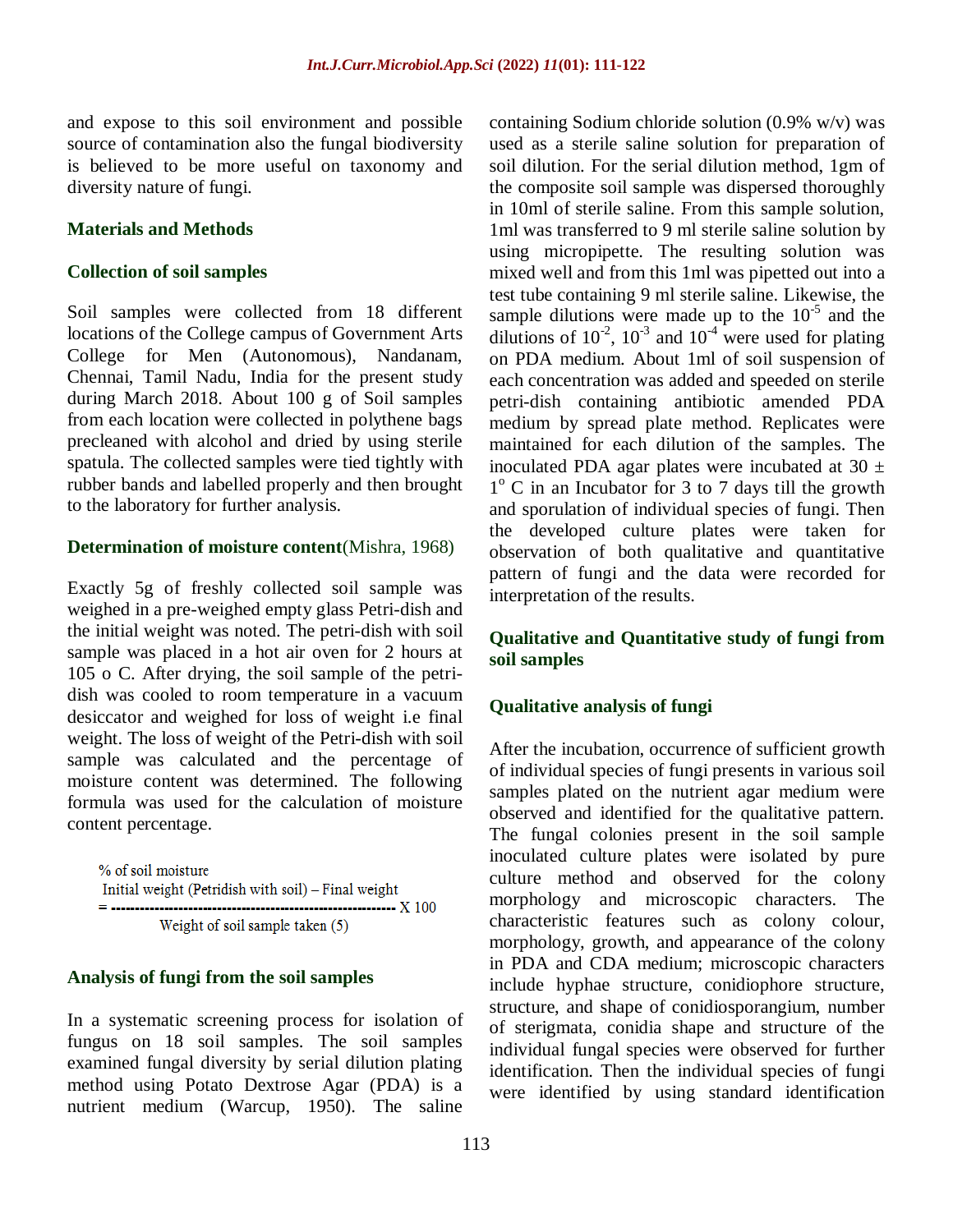manuals for Aspergillus, Pencillium and Hyphomycetes fungi (Raper and Fennel, 1965; Raper, Fennel and Thom, 1949; Barnett and Hunter, 1948; Ellis, 1976).

#### **Quantitative estimation of fungi**

Different species of fungi grown on the culture plates were observed after the complete growth of fungi from individual sample plated on agar plates. For the quantitative pattern, the individual colonies of fungi present in each culture plate plated with 1 ml of soil sample were counted and the total number of colonies of fungi were calculated with reference to the dilution made.

The overall population or total number of fungi present in each soil sample is expressed as colony forming units per gram  $(cfu/g)$  of soil sample. The total number of fungi and number of individual species of fungi present in 1 g of soil sample were recorded and calculated for the percentage occurrence. The details of percentage distribution of individual species of fungi in individual soil samples were calculated. The following methods were used for the calculation of individual species of fungi and percentage occurrence in each species of fungi.

Occurrence of individual species  $=$  No. of individual fungal colonies X dilution factor

Percentage occurrence of fungi Number of individual species Total Number of fungi

#### **Maintenance of fungal cultures**

The frequently occurring species of fungi such as *Mucor sp., Aspergillus terreus, A. niger, A. flavus, A. glaucus, Curvularia lunata* and *Penicillium sp.* occurred from soil samples were isolated and cultured in the agar slants containing PDA by subculture method. The sub cultured agar slants were incubated for the complete growth of fungi.

Then the pure culture of fungi was labeled properly and stored in a refrigerator for future reference in the laboratory and an in vitro growth experiment.

#### **Statistical analysis**

To avoid experimental error in the present research work, sufficient duplicates were made for all analysis. The mean values of the experimental results were calculated, and SD values were expressed.

#### **Results and Discussion**

#### **Soil samples collection**

The details of samples collected for analysis of the present investigation were presented in the Table 1.

#### **Details of moisture content of soil samples**

The moisture content of soil samples from above sources was determined and found in the range of 10.8% to 20.4% with an average of 13.07% for 18 soil samples. The highest moisture was observed in sample No.18 collected from the playground near main roadside which is 20.4% and the lowest moisture is 10.8% in the sample No. 11 which is collected near Arts block.

The frequency of moisture range is as 5samples with 10% to 11.0%, 8samples with 11.0 to 13%, 3 samples with 13.0% to 15.0% and2 sample showed above 15% of moisture. The moisture content of different soil samples collected from various locations of the college campus were found from 10.0% to 20.4% which is due to the water usage in the area and the shade of trees covering the soil area.

Previous research reports on soil moisture determined in the agricultural land such as groundnut and turmeric field show higher moisture as 26.0% and 26.3% and the lowest level observed in sugarcane and tapioca soil with 11.0% and 17.0% respectively which may be due to irrigation of soil (Jayaraman *et al.,* 2018). However, in the present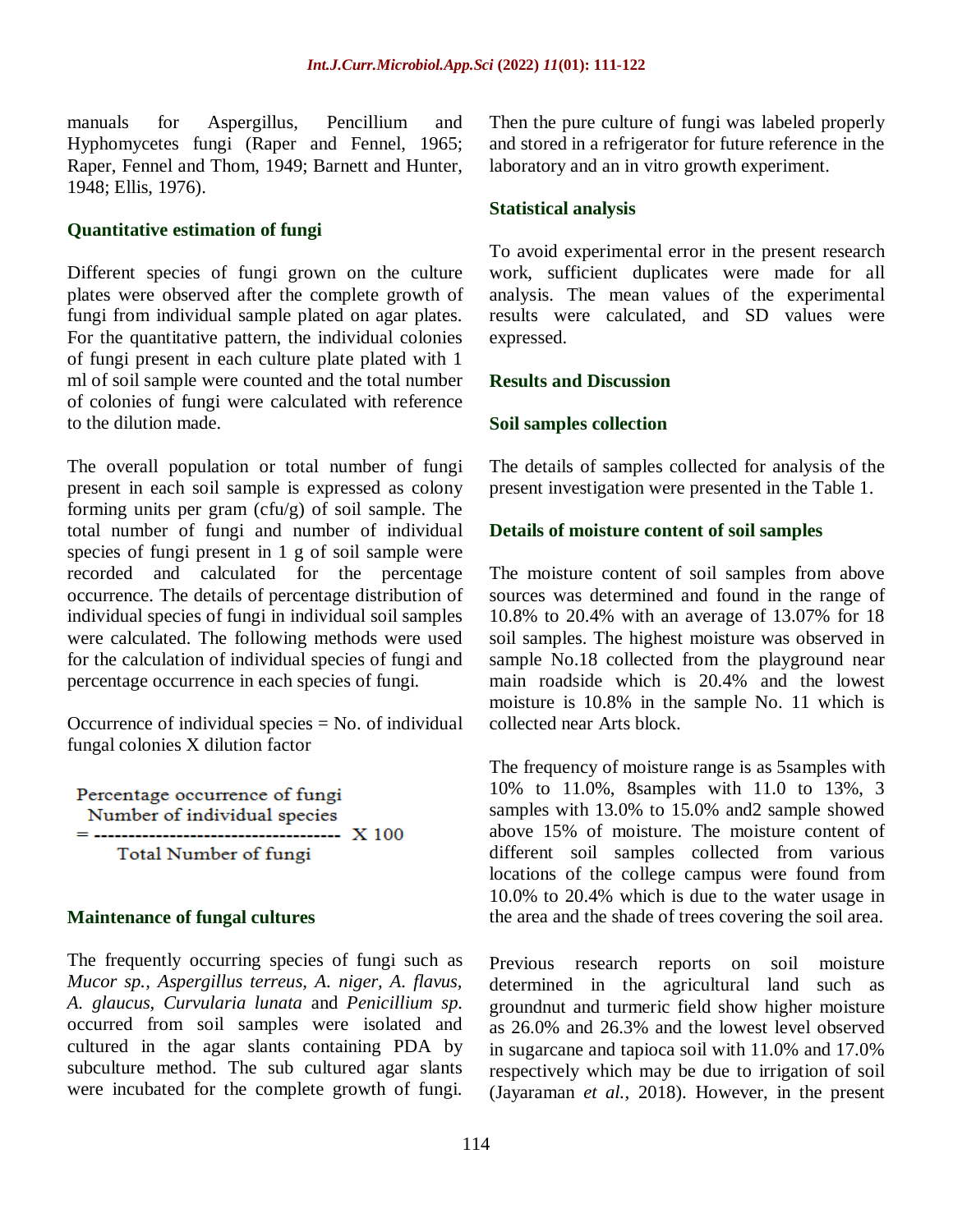study, the lower to higher moisture level in soil found is quite natural because the location is educational institution where the required level of water is used for necessary purpose. The pattern of the moisture content of the individual soil samples were presented in Table 2 and Graph 1.

#### **Analysis of fungi in soil sample**

## **Qualitative pattern of Fungi**

Based on the identification of fungi isolated from different soil samples in the present study by using standard manuals and mycology experts, the following individual species of fungi were encountered.

*Aspergillus niger,* 

*A. terreus,* 

*A. flavus,* 

*A. glaucus,* 

*A. nidulans,* 

*A. fumigatus,* 

*A. candidus,* 

*Penicillium citrinum,* 

*Fusarium oxysporum,* 

*Cladosporium cladosporioides,* 

*Alternaria sp.,* 

*Curvularia lunata,* 

*Trichoderma sp.,* 

*Mucor sp. and* 

*Nonsporulating fungi*

**Characteristic features of individual species of fungi.**

## *Aspergillus niger*

Initially The colony appear with black heads after sporulation, rapid in growth, cottony in texture, reverse off-white to light yellow in colour, mycelium septate, conidiophore arise from fertile branch and with terminal globose shaped sporangium, sporangium bearing with phialides or sterigmata in biseriate. Conidiospores are globoid and rich in spore production.

## *Aspergillus flavus*

Colony appears in sparse green to normal greencoloured heads with conidophores, rapid growth, radial pattern, cottony texture, reverse off-white to light yellow colour, exudate produced in some conditions on the colony, septate hyphae. Sporongial heads looks in globose appearance, sterigmata biseriate, spores are globoidal.

#### *Aspergillus glaucus*

Colony grow rapidly and spread on substrate, appears in gray green to yellow colour after sporulation, reverse yellow to orange colour, exudate appear sometimes, globose heads or sporangium, sterigmata uniseriate and globose conidiospores.

#### *Aspergillus nidulans*

Mycelium appears white with dark green-coloured conidiophores, restricted growth or slow growing, often white batches of mycelium appear in morphology, exudate appeared, smaller heads, globose to sub globose heads, biseriate sterigmata, globose to elliptical spores appear.

#### *Aspergillus terreus*

Colony initially looks in white mycelium and light brown to chocolate brown after sporulation, velvets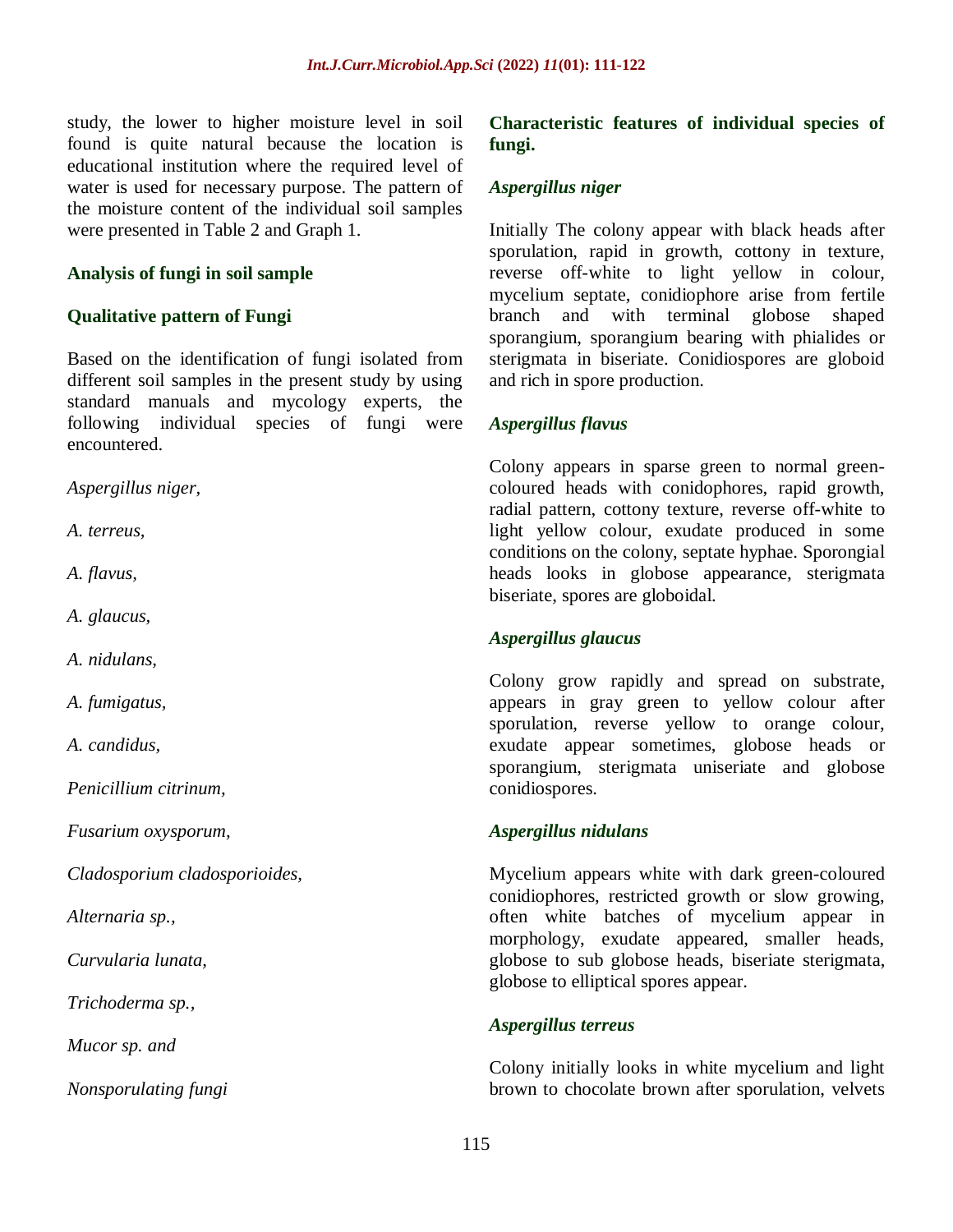appearance, restricted growth to rapid growth, center of the colony with dense conidiophores with mycelium in the margin, conidiophores small, sporangium clavate to subclavate shaped, sterigmata biseriate, dense and appear as flame from the vesicle, conidia small in size, ovate to globose.

## *Penicillium sp***.**

Colony appears in grey green to bluish green with white mycelium in the margin, yellow to off-white in colour, mycelium dense and septate, short branches of conidiophore, small sporangial heads, Phialide long with 2 to 3 seriate, conidia elliptical to sub globose.

## *Trichoderma viride*

The colony appears to be a bit granular on PDA, with green conidia distributed throughout the culture plate with white mycelium. An irregular yellow zone without conidia was present around the inoculum. Some white pustules were also found growing on the green mat of conidia, The conidia of *T. viride* were appear in clusters, globose, light green in colour, phialides were arranged in divergent groups of 2-4,

## **White non-sporulating fungus**

The species appear in White bushy mycelial colony, sometime dense and spread through the culture medium, septate to non-septate mycelium without any fertile branches. Hence, it is sterile colony.

The morphological appearance of different species of fungi cultured from PDA plates were shown in the plate 1.

## **Quantitative pattern of fungi**

In the quantitative pattern of fungi. Out of 18 soil samples analyzed, 7 samples such as Sample No.3, 6, 11, 13, 16, 17 and 18 were found with higher population (21000 cfu/g to  $43,100$  cfu/g) with an individual species of fungi, 6 samples such as Sample No. 1, 5, 7, 10. 12 and 14 occurred with moderate number (7,000 cfu/g to 12,000 cfu/g) and remaining 5 samples as Sample No. 2, 4, 8, 9 and 15 showed lower level  $(3,000 \text{ cfu/g})$  to  $7,000 \text{ cfu/g}$ population of fungi. Out of 18 soil samples analyzed in the present study, the sample No. 1 from backside of the Arts block which contain more organic contents in soil showed higher number of fungi i.e.,41,100 cfu/g followed by sample No. 14  $(29,600)$ cfu/g) and sample No. 18 (28,900 cfu/g).

Among the soil samples analyzed for the occurrence of fungi, it was observed that *Aspergillus niger*, *A. flavus, A. terreus, penicillium sp*., White nonsporulating fungus, *Trichoderma viride*, *A. glaucus*  and *Cladosporium sp*. were occurred in the order of dominance.

Other species of fungi were present in lower number. Our earlier investigations on the analysis of fungi from the soil samples of agricultural field shows enumeration of 22 species of fungi, in which *Aspergillus niger, A. flavus, A. terreus, A. fumigatus, Trichoderma spp., Cladosporium cladosporioides, Curvularia lunata, Gliocladium sp., Fusarium sp.* and white non sporulating fungus (Jayaraman *et al.,* 2018) which resemble the results of the present study.

The investigations on soil fungi diversity by Selvaraj and Annamalai (2011) highlights the findings of present study in which soil contain a greater number of fungal inoculum which may be due to the presence of organic contents. The highest frequency of occurrence and population of fungi namely *Aspergillus niger* (128.4 X  $10^3$  cfu/g) was observed overall in most of the soil samples collected from the present study i.e from the college campus environment. Whereas the lowest number of occurrence of fungus is *Cladosporium* species as 2.6  $X 10<sup>3</sup>$  cfu/g. The average number of fungal colonies observed in the soil samples collected in the present study shows 15.71 X  $10^3$  cfu/g which is moderate in number and less than the fertile soil samples like agricultural soil samples studied by Jayaraman *et al.,* (2018).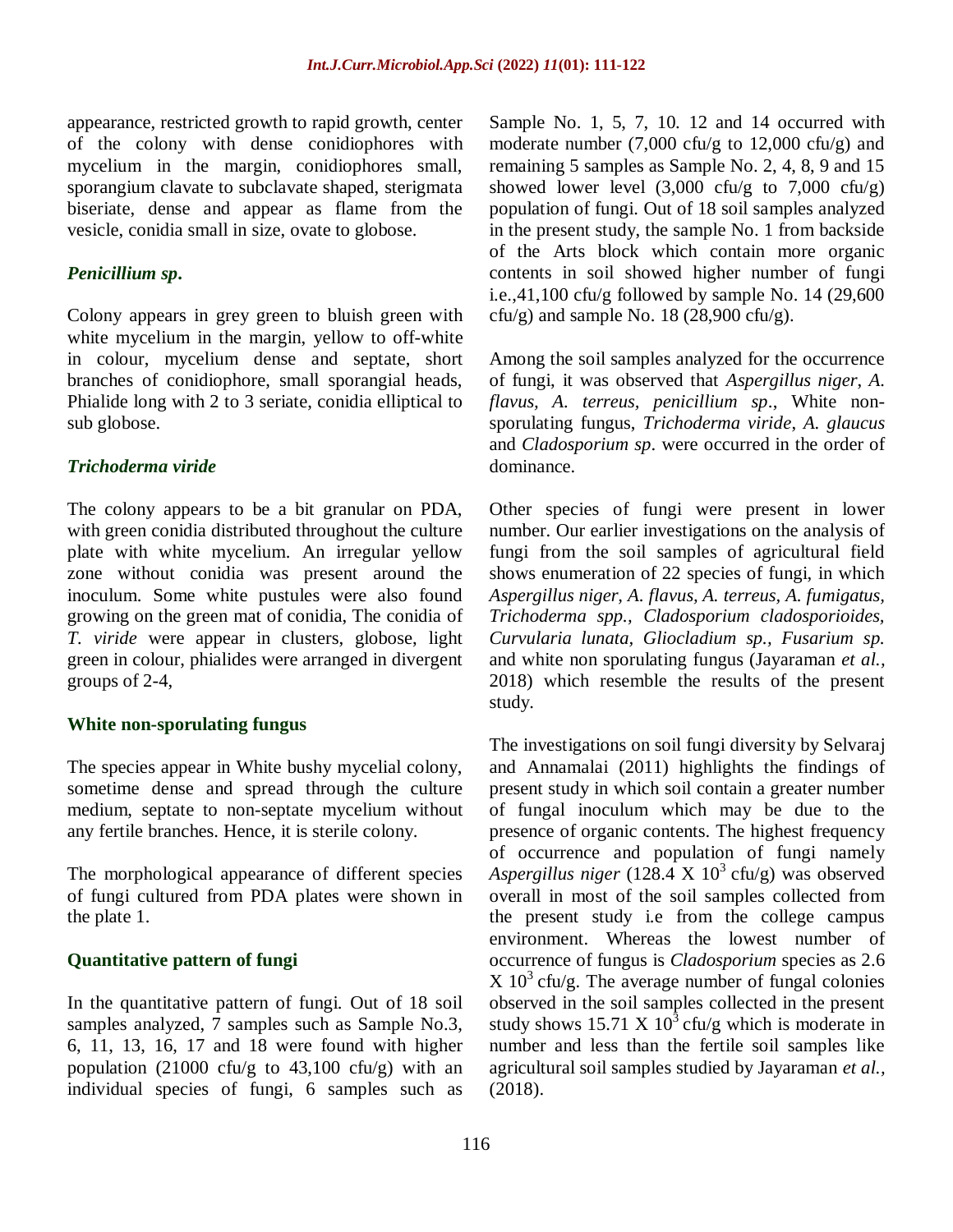# *Int.J.Curr.Microbiol.App.Sci* **(2022)** *11***(01): 111-122**

| S.No.                   | Sample No.         | <b>Name of site</b>              |  |  |
|-------------------------|--------------------|----------------------------------|--|--|
| 1                       | SSNME1             | Main entrance                    |  |  |
| $\overline{2}$          | SSNPO <sub>2</sub> | Principal room                   |  |  |
| 3                       | SSNTD3             | <b>Tamil Department</b>          |  |  |
| $\overline{\mathbf{4}}$ | SSNPH4             | Prayer hall side                 |  |  |
| 5                       | SSNLIB5            | Near library                     |  |  |
| 6                       | SSNBG6             | Botany dept. garden              |  |  |
| $\overline{7}$          | SSNBL7             | Botany research lab              |  |  |
| 8                       | SSNNC8             | NCC room opposite                |  |  |
| 9                       | SSNPH9             | Prayer hall right side           |  |  |
| 10                      | SSNBG10            | <b>Opposite to Botany Garden</b> |  |  |
| 11                      | SSNAB11            | Front of Arts block              |  |  |
| 12                      | SSNCS12            | Front of Computer science block  |  |  |
| 13                      | SSNGP13            | Ground near Physics lab          |  |  |
| 14                      | SSNPD14            | Near physical education dept.    |  |  |
| 15                      | SSNSO15            | Near Society room                |  |  |
| 16                      | SSNGC16            | Ground near Chemistry dept.      |  |  |
| 17                      | SSNLB17            | Library back side                |  |  |
| 18                      | SSNGR18            | Ground near Main road side       |  |  |

# **Table.1** Details of soil sample collection

# **Table.2** Details of moisture content of the soil samples

| S.No.                   | Sample No.         | Name of site                      | Moisture content (%) |  |
|-------------------------|--------------------|-----------------------------------|----------------------|--|
|                         | SSNME1             | Main entrance                     | 12.8                 |  |
| $\overline{2}$          | SSNPO <sub>2</sub> | Principal room opposite           | 11.8                 |  |
| 3                       | SSNTD3             | <b>Near Tamil Department</b>      | 12.6                 |  |
| $\overline{\mathbf{4}}$ | SSNPH4             | Near Prayer Hall                  | 11.6                 |  |
| 5                       | SSNLIB5            | Library backside                  | 13.4                 |  |
| 6                       | SSNBG6             | Botany dept. garden               | 14.5                 |  |
| $\overline{7}$          | SSNBL7             | Near Botany research lab          | 14.6                 |  |
| 8                       | SSNNC8             | NCC room opposite                 | 10.8                 |  |
| 9                       | SSNPH9             | Prayer hall right side            | 10.2                 |  |
| 10                      | SSNBG10            | <b>Opposite to Botany Garden</b>  | 10.4                 |  |
| 11                      | SSNAB11            | Arts block backside               | 10.4                 |  |
| 12                      | SSNCS12            | Computer science dept. opposite   | 11.0                 |  |
| 13                      | SSNGP13            | Ground near Physics lab           | 17.6                 |  |
| 14                      | SSNPD14            | Physical education dept. opposite | 12.4                 |  |
| 15                      | SSNCO15            | Near Co-op Society room           | 12.2                 |  |
| <b>16</b>               | SSNGC16            | Ground near Chemistry dept.       | 16.2                 |  |
| 17                      | SSNLB17            | Library back side                 | 13.0                 |  |
| 18                      | SSNGR18            | Ground near Main roadside         | 20.4                 |  |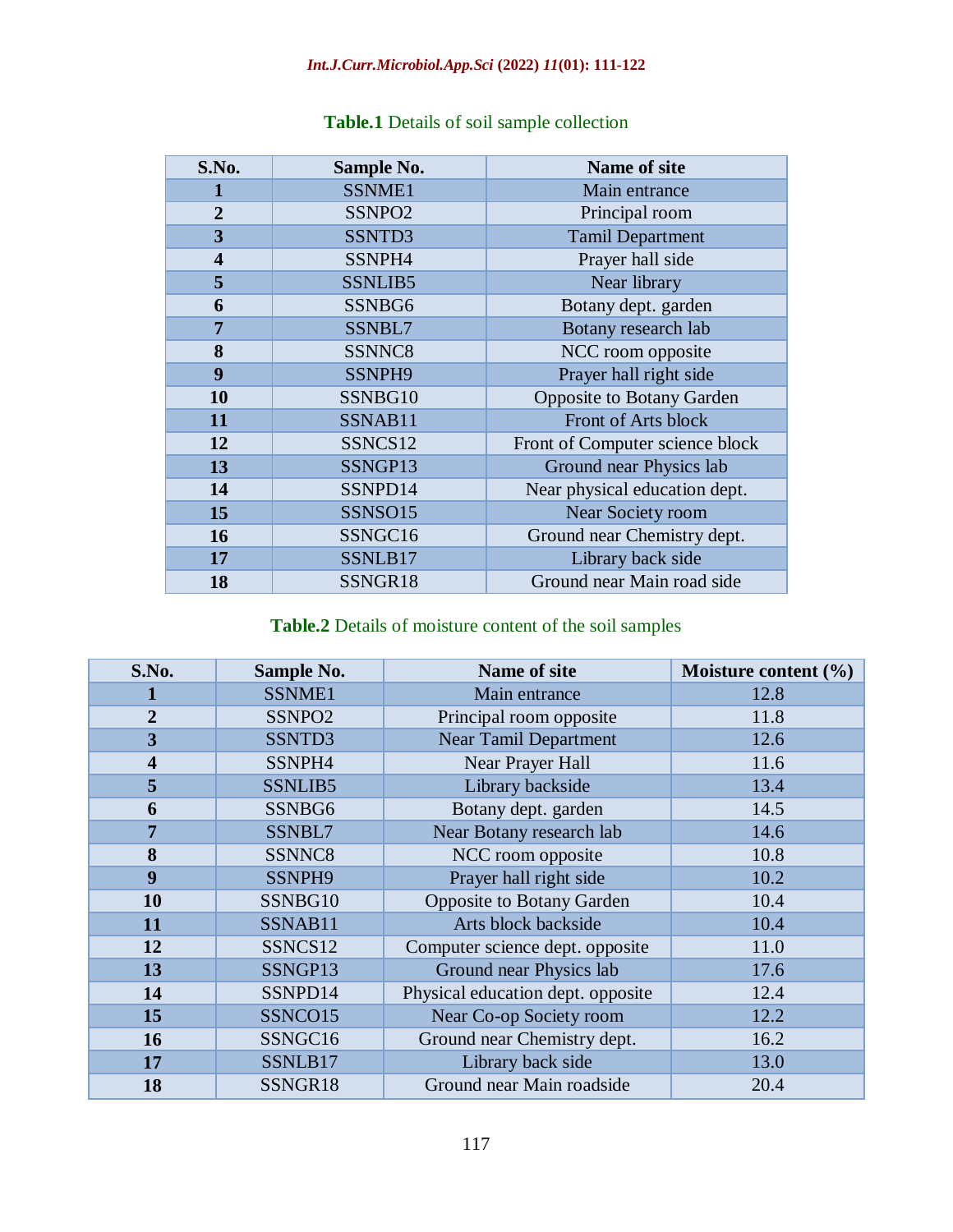| Sl.                     | <b>Sample</b>      | Occurrence of individual species of fungi (CFU/g) |                |                           |                |                |               |                      |                |                |                    |              |       |
|-------------------------|--------------------|---------------------------------------------------|----------------|---------------------------|----------------|----------------|---------------|----------------------|----------------|----------------|--------------------|--------------|-------|
| N <sub>0</sub>          | details            | A. nig                                            | A. fla         | ter<br>$\dot{\mathbf{A}}$ | gla<br>दं      | A.fu.          | sp.<br>Mucor  | $s_{\rm P}$<br>Penn. | Sp.<br>Fusa    | Sp.<br>Clao.   | <b>g</b><br>Trich. | <b>Total</b> | ಸ     |
| $\mathbf{1}$            | SSNME1             | 7200                                              | 500            | 2800                      | $\overline{0}$ | 300            | $\mathbf{P}$  | 300                  | 100            | $\theta$       | $\overline{0}$     | 11200        | 3.96  |
| $\overline{2}$          | SSNPO <sub>2</sub> | 1500                                              | 800            | 2200                      | 400            | 1200           | $\mathbf{P}$  | $\overline{0}$       | 200            | 400            | $\overline{P}$     | 6700         | 2.37  |
| $\overline{\mathbf{3}}$ | SSNTD3             | 9200                                              | 2300           | 6000                      | 200            | 800            | $\mathbf{P}$  | $\overline{0}$       | $\overline{0}$ | 100            | $\mathbf{P}$       | 18600        | 6.58  |
| $\overline{\mathbf{4}}$ | SSNPH4             | 1200                                              | 500            | $\overline{0}$            | $\overline{0}$ | 1000           | $\mathbf{P}$  | 100                  | 400            | 200            | $\overline{0}$     | 3400         | 1.2   |
| 25                      | SSNLIB5            | 3000                                              | $\overline{0}$ | 1800                      | 600            | 1400           | $\mathbf{P}$  | 800                  | 100            | $\overline{0}$ | $\overline{0}$     | 7700         | 2.72  |
| 6                       | SSNBG6             | 12000                                             | 8000           | 1100                      | 1500           | $\overline{0}$ | $\mathbf{A}$  | $\overline{0}$       | $\overline{0}$ | 100            | $\mathbf{P}$       | 22700        | 8.02  |
| 7                       | SSNBL7             | 5400                                              | 1800           | 1200                      | $\overline{0}$ | 600            | $\mathbf{P}$  | 200                  | 100            | $\overline{0}$ | $\mathbf{P}$       | 9300         | 3.28  |
| 8                       | SSNNC8             | 3400                                              | 600            | 1000                      | 200            | 1200           | $\mathbf{P}$  | $\overline{0}$       | 200            | 100            | P                  | 6700         | 8.1   |
| 9                       | SSNPH9             | 2200                                              | $\overline{0}$ | 1200                      | 800            | 900            | $\mathbf{P}$  | 200                  | $\overline{0}$ | 100            | $\mathbf{P}$       | 5400         | 1.91  |
| 10                      | SSNBG10            | 6500                                              | 2500           | 5300                      | 200            | $\overline{0}$ | $\mathbf{P}$  | 100                  | 200            | 100            | $\mathbf{P}$       | 14900        | 5.27  |
| 11                      | SSNAB11            | 20700                                             | 5800           | 10400                     | $\overline{0}$ | 2000           | $\mathbf{P}$  | $\overline{0}$       | 2200           | $\overline{0}$ | $\overline{0}$     | 41100        | 14.53 |
| 12                      | SSNCS12            | 6000                                              | 3400           | $\overline{0}$            | 1000           | 2400           | $\mathbf{P}$  | $\overline{0}$       | $\overline{0}$ | 100            | P                  | 12900        | 4.56  |
| 13                      | SSNGP13            | 10800                                             | 4800           | 10200                     | $\overline{0}$ | 2200           | $\mathbf{P}$  | 1600                 | $\overline{0}$ | $\overline{0}$ | $\overline{0}$     | 29600        | 10.47 |
| 14                      | SSNPD14            | 4400                                              | $\overline{0}$ | 2600                      | 100            | 800            | $\mathbf{P}$  | $\overline{0}$       | 100            | 600            | $\mathbf{P}$       | 8600         | 3.04  |
| 15                      | SSNCO15            | 2200                                              | 1500           | 1500                      | 200            | 1500           | $\mathbf{P}$  | $\overline{0}$       | $\overline{0}$ | 100            | $\mathbf{P}$       | 7000         | 2.47  |
| 16                      | SSNGC16            | 9500                                              | 2800           | 8600                      | $\overline{0}$ | 1200           | $\mathbf{A}$  | 1400                 | 100            | 200            | $\overline{P}$     | 23800        | 8.41  |
| 17                      | SSNLB17            | 10900                                             | 2300           | 8000                      | 100            | 2000           | $\mathbf{P}$  | 800                  | 100            | $\overline{0}$ | $\overline{0}$     | 24200        | 8.56  |
| 18                      | SSNGR18            | 12300                                             | 2400           | 10700                     | $\overline{0}$ | 800            | $\mathbf{P}$  | 2200                 | $\overline{0}$ | 500            | $\mathbf{P}$       | 28900        | 10.22 |
|                         | Total              | 128400                                            | 39000          | 75600                     | 5300           | 20300          | $\frac{1}{2}$ | 7700                 | 3800           | 2600           | $\overline{a}$     | 282700       |       |
|                         | $\%$               | 45.4                                              | 13.7           | 26.7                      | 1.87           | 7.18           | ٠             | 2.72                 | 0.63           | 0.91           |                    |              |       |

**Table.3** The quantitative occurrence of fungi from the soil samples

# **Graph.1** Graphical appearance of moisture content of soil samples

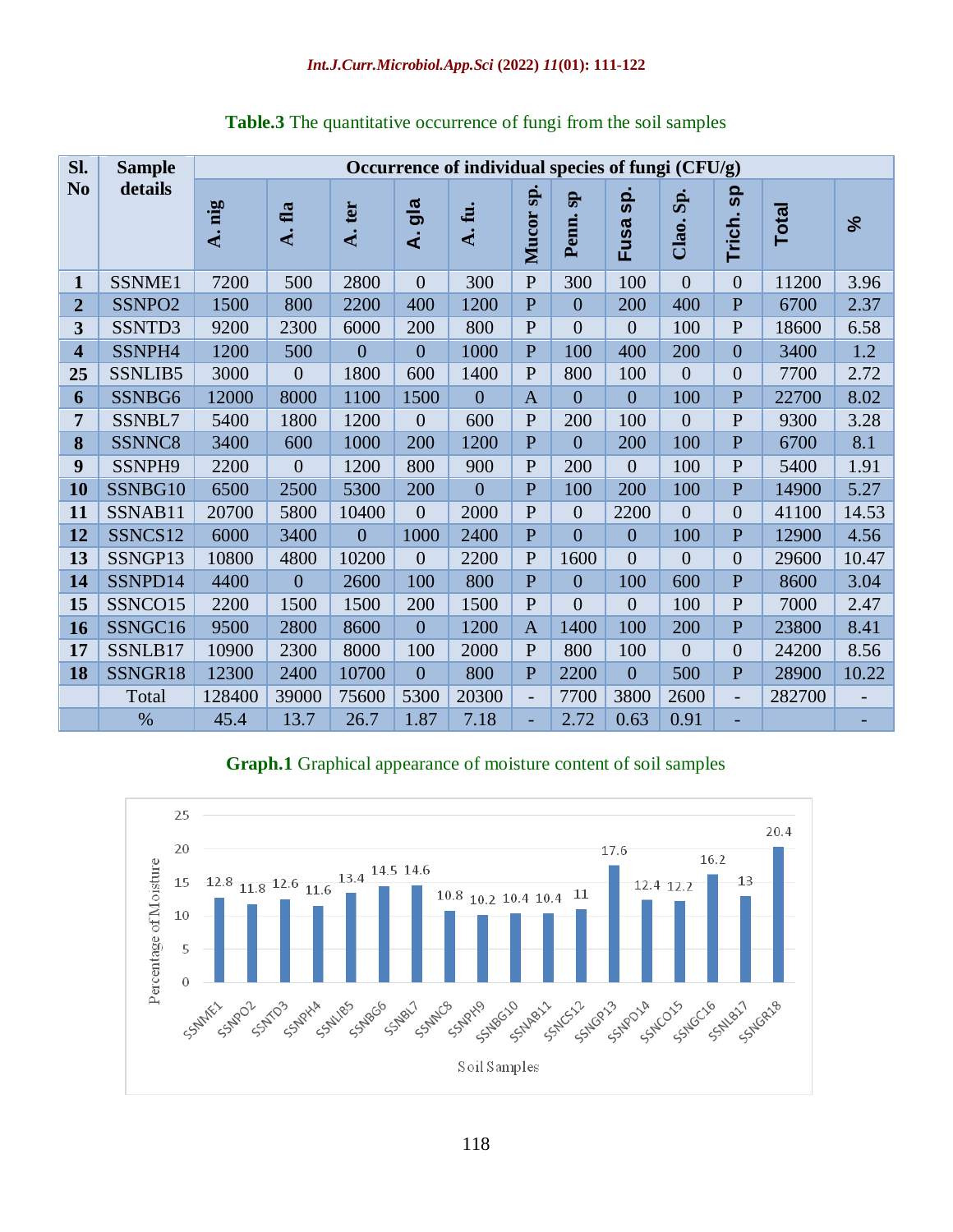

**Graph.2** Overall Percentage occurrence of individual species of fungi in different soil samples

**Graph.3** Overall Percentage occurrence of fungi in different soil samples

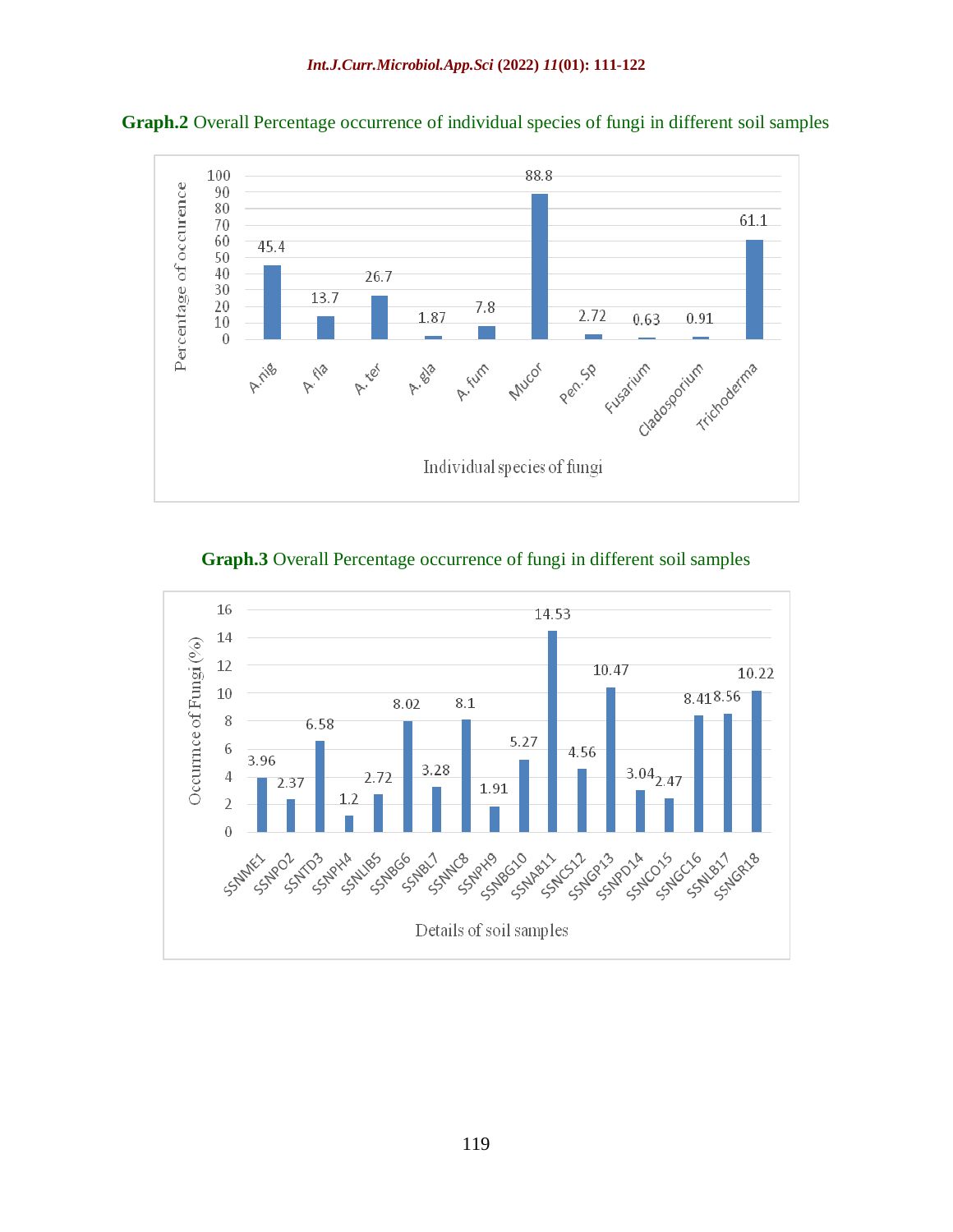

**Plate.1** The morphological appearance of fungal colonies

The population of fungi observed in the present study almost resembles the earlier report by Jayaraman *et al.,* (2018) and Saraswathy *et al.,* (2020), in which *A. niger, A. terreus, A. flavus* and *Trichoderma sp*., were the significant population in the order of dominance in various agricultural soil samples such as plantain field, groundnut field, Sugarcane field, Tapioca field, Turmeric field and waste land soil as well as Paddy field soil.

The analysis of soil samples from paddy field and leather industry environment showed *Aspergillus niger* was the dominant fungus followed by *A. terreus, A. flavus* and other species also were in accordance with our present study (Saraswathy *et al.,* 2020). The details of occurrence of total number of fungi were presented in Table 3, and the percentage occurrence of individual species of fungi from the soil samples were presented in graph 2 and 3. The present study is chosen because it is an effort

to understand the soil fungal diversity in the College Campus where large number of people are assembled. The environmental factors such as pH, temperature, moisture, organic carbon, and nitrogen play an important role in distribution of microflora. The soil moisture has a direct effect on the population of fungi positively hence, at higher moisture the tolerance and colonization are badly affected (Adams *et al.,* 1999) the environment. The identified soil fungi (Table 2) namely *Aspergillus niger, Aspergillus flavus, Aspergillus terreus, Fusarium, Trichoderma, Penicillium*are also some time belongs to Keratinophilic fungi.

From the present study it is concluded that the soil samples of different locations of the college campus environment contain versatile group of fungi which mainly comprised of *Aspergillus* and *Penicillium species*. Among the species of fungi encountered in both the soil environment, *Aspergillus niger* was the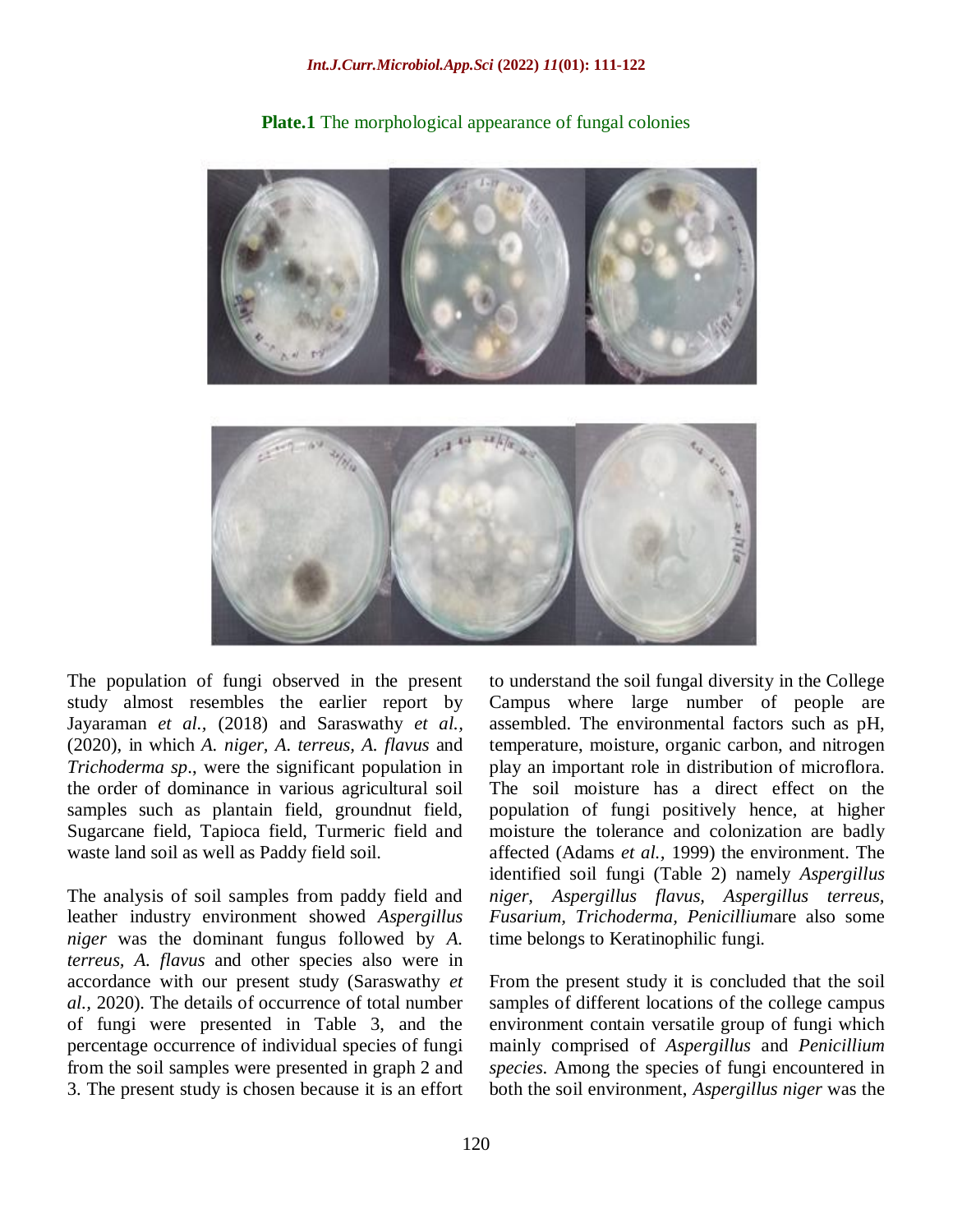dominant species followed by *A. terreus, Aspergillus flavus and Muco*. However, it is also concluded that from the observations of various research reports as the species *A. niger* found to be a rich growth and occurrence in various soil samples including agricultural, wasteland and industrially polluted soil samples which indicates *A. niger* is a versatile fungus able to grow and tolerate environment. Since the constant presence of *Mucor* in the soil samples in the campus environment may also be possible to be a harmful allergic organism to human. Therefore, it is concluded from the present study, as the species of *A. niger* and *Mucor* may be a harmful fungi which are present in the soil samples of campus where the students having contact with the soil stressed to follow the cleaning and personal hygiene procedure to avoid infection.

## **Acknowledgements**

The authors sincerely thank to The Principal and HOD of Botany, Government Ars College for Men (Autonomous), Nandanam, Chennai, Tamil Nadu for Lab facilities provided and academic support.

## **References**

- Adams, P. J., J. H. Seinfeld, and Koch, D. M. 1999: Global concentrations of tropospheric sulfate, nitrate, and ammonium aerosol simulated in a general circulation model. *J. Geophys. Res.*, 104, 13791-13823, doi:10.1029/1999JD900083.
- Baldrian, P. (2003). Interactions of heavy metals with white-rot fungi. *Enzyme Microb. Technol.* 32 78–91. 10.1016/S0141- 0229(02)00245-4
- Barnett, H. L. and Hunter, B. B. Illustrated Genera of Imperfect Fungi. The American Phytopathological society. APS press, St. Paul, Minnesota,1948; 218.
- Bohera, N., Bhattacharyya, P. N., Pat, D. P. and Basu, S. Ecological study of soil micro fungi in a tropical forest soil of Orissa, India Trop. Ecol. 1991; 32(1):136-143.
- Christensen, M., (1989), A view of fungal ecology,

Mycologia, 81, pp 1-19.

- Ellis, M. B., More dematiaceous Hyphomyces, Common wealth Mycological Institute. Pub., Kew, Survey, England.1976.
- Frąc, M., Jezierska-Tys, S. and Takashi, Y. (2015). Occurrence, detection, and molecular and metabolic characterization of heat-resistant fungi in soils and plants and their risk to human health. *Adv. Agron.* 132 161–204.
- Gentry, A. H. Changes in plant community and floristic composition in environment and geographic grardients. Ann Mo. Bot. Gard. 1998; 75:1-34.
- Jayaraman, P., S. Shalini, K. Saraswathi, K. Vadamalai and Logambal, R. 2018. Comparative Studies on Fungal Biodiversity of agricultural field soil from Thiruvannamalai District, Tamil Nadu, India. Int.J.Curr.Microbiol.App.Sci. 7(07): 4259- 4273.
- Karthikeyan, A., Shobhana, V. G., Sudha, M., Raveendran, M., Senthil, N., Pandiyan, M., *et al.,* (2014). Mungbean yellow mosaic virus (MYMV): a threat to green gram (*Vigna radiata*) production in Asia. *Int. J. Pest Manage.* 60 (4), 314–324. doi: 10.1080/09670874.2014.982230
- López-Bucio J., Pelagio-Flores R. and Herrera-Estrell A. (2015). *Trichoderma* as biostimulant: exploiting the multilevel properties of a plant beneficial fungus. *Sci. Hortic.* 196 109–123. 10.1016/j.scienta.2015.08.043
- Lowenfels, J. and Lewis, W. (2006). Teaming with Microbes: A Gardener's Guide to the Soil Food Web, Chapter 3: Bacteria, Timber Press, Portland, Oregon
- [Magdalena Frąc,](http://www.frontiersin.org/people/u/314409) [Silja E. Hannula,](http://www.frontiersin.org/people/u/339601) [Marta Bełka](http://www.frontiersin.org/people/u/502057) and [Małgorzata Jędryczka,](http://www.frontiersin.org/people/u/393834) 2018, Fungal Biodiversity and Their Role in Soil Health, Front. Microbiol., 13 April 2018 [https://doi.org/10.3389/fmicb.2018.00707.](https://doi.org/10.3389/fmicb.2018.00707)
- Magdoff, F. and Van Es, H. Management, chapted; the Living soil (3rd ed). sustainable Agricultural network, Handbook series book 10. SARE sustainable Agriculture Research